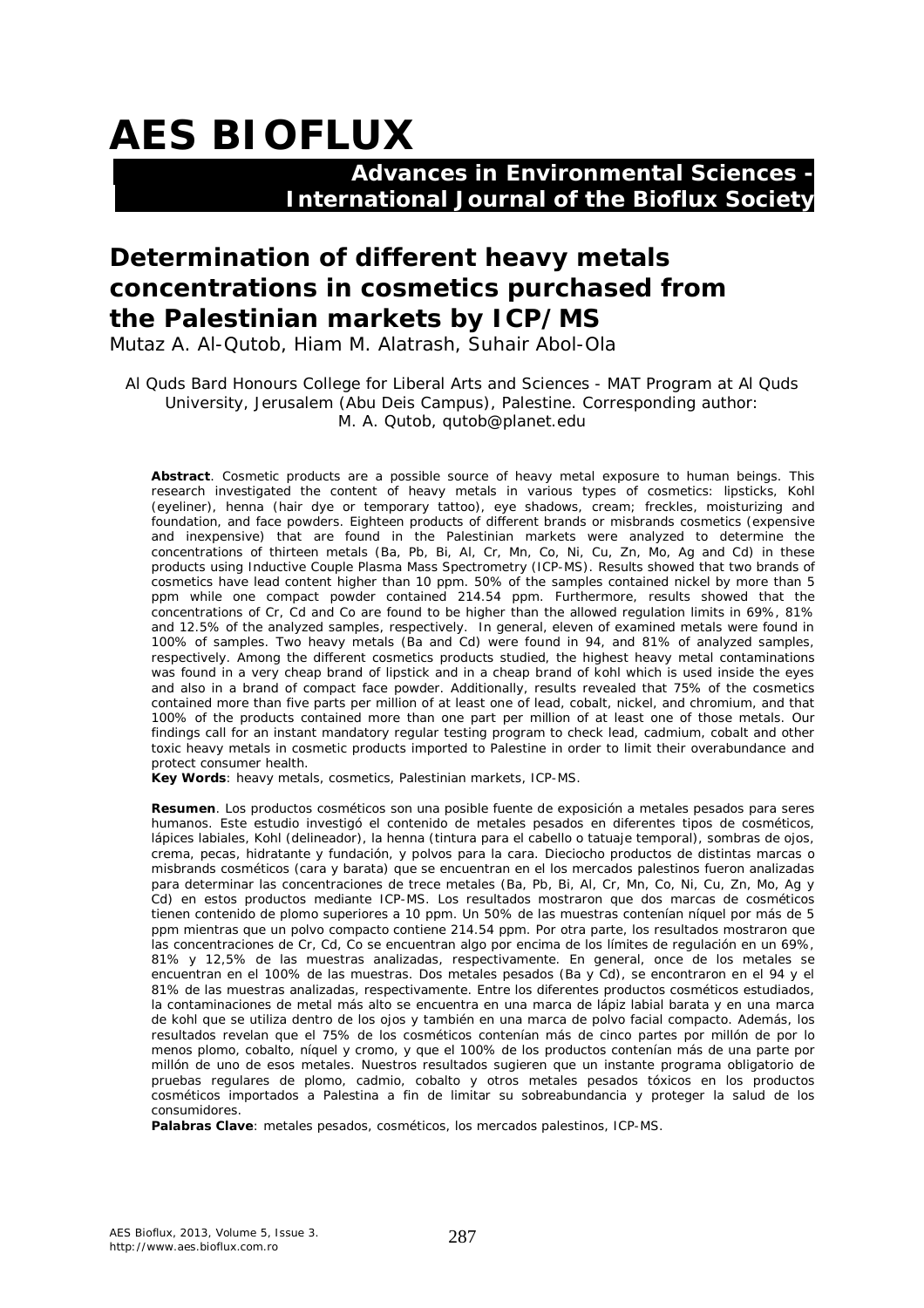**Introduction**. There is a growing concern about the physiological and behavioral effects of trace metals in human population. Contamination by these metals is an important environmental and health issue as they are toxic even at low concentrations (Chukwuma 1997; Vodela et al 1997; Marcovecchio et al 2007). There are 35 metals that concern us because of occupational or residential exposure; 23 of these are heavy metals: antimony, arsenic, bismuth, cadmium, cerium, chromium, cobalt, copper, gallium, gold, iron, lead, manganese, mercury, nickel, platinum, silver, tellurium, thallium, tin, uranium, vanadium, and zinc (Ferner 2001). Small amounts of these elements are common in our environment and diet and some are necessary for good health, but large amounts of any of them may cause acute or chronic toxicity. Health risks of heavy metals include reduced growth and development, cancer, organ damage, nervous system damage, and in extreme cases, death. Exposure to some metals, such as mercury and lead, may also cause development of autoimmunity, in which a person's immune system attacks its own cells. Heavy metals become toxic when they are not metabolized by the body and accumulate in the soft tissues. Heavy metals may enter the human body via food, water, air, or absorption through the skin in agriculture, industrial, or residential settings (Dupler 2001).

Many studies have been made to determine the amount of heavy metals in cosmetics all over the world. Hepp et al (2009) have examined the lead content of 20 shades of lipstick (different brands) sold in the USA. The study showed that all the lipsticks had contained detectable amounts of Pb, with values ranging from 0.09 to 3.06  $\mu$ g g<sup>-1</sup> and an average amount of 1.07  $\mu$ g g<sup>-1</sup>. The Campaign for Safe Cosmetics (CSC's) in the United States (CSC 2007) raised concern about the presence of lead in lipsticks. They found that more than half of the tested 33 brand-name red lipsticks contained detectable lead in the range of 0.03–0.65 ppm. Since the US Food and Drug Administration has not set a limit for lead in lipsticks, the CSC's results were evaluated based on the acceptable FDA limit of lead in candy assuming that lipstick can be swallowed like candy. They found that one third of the tested lipsticks had lead levels exceeded 0.1 ppm FDA's lead limit in candy (US FDA 2006). A research was done at the Canadian Environmental Defence (2011) to examine the make up used by women in Canada for arsenic, cadmium, lead, mercury, beryllium, nickel, selenium, and thallium. All of the 49 items tested contained nickel, 96% contained lead, and 90% contained beryllium. The four metals of most concern for this testing were arsenic, cadmium, lead, and mercury. Only one product was found to not contain a single metal of most concern. Some of these cosmetics contained lead 10 times and arsenic 20 times higher than the limit set out in the Health Canada Draft Guidance on Heavy Metal Impurities in Cosmetics. Adebajo (2002) has investigated heavy metals concentration in Nigerian cosmetics. They had assessed the levels of metals (arsenic, cadmium, lead, mercury and nickel) in different cosmetic products (30 creams and 20 lipsticks and lip glosses) sold at local shops in Lagos, Nigeria. All of the tested samples contained a detectable amount of all the metals of interest which ranged from 0.006 to 0.207 ppm. Omolaoye et al (2010) have analysed Chinese-made eye shadows sold in Nigeria to determine the levels of heavy metals (Pb, Cd, Ni, Cu, Zn, Cr, Co, and Mn) in them. Ni, Cu, Zn, Co and Mn were detected in all of the eye shadows, except for one, all of the colors contained Cr, 35% of the brands contained Cd at low concentrations, and 2 brands (3 colours) have lead content higher than 20  $\mu$ g g<sup>-1</sup>. Al-Dayel et al (2011) examined 9 brands of the most expensive brands names of Mascara and Eye Shades from the Saudi market for 28 elements of the metals using Inductive Couple Plasma Mass Spectrometry (ICP-MS) and Flow Injection Mercury System (FIMS). Lead, arsenic, cadmium, mercury and antimony level in the samples under investigation were within the normal levels. The Ni concentration reached a high level of 46.8 ppm in one of the mascara samples. While Al concentration reached 50000 ppm in two of the eye shadows. Cr concentration was high in one eye shadow sample (7000 ppm). Hardy et al (2004) examined 18 samples of eye cosmetics (kohl) obtained in Egypt (Cairo). Out of the 18 samples studied, 33% of them were found to contain lead compounds. A study from Al-Saleh et al (2009) has revealed that lead from kohl can enter the body through skin absorption in children's as well as in their parents. They found that few brands had lead content above 20 ppm that might put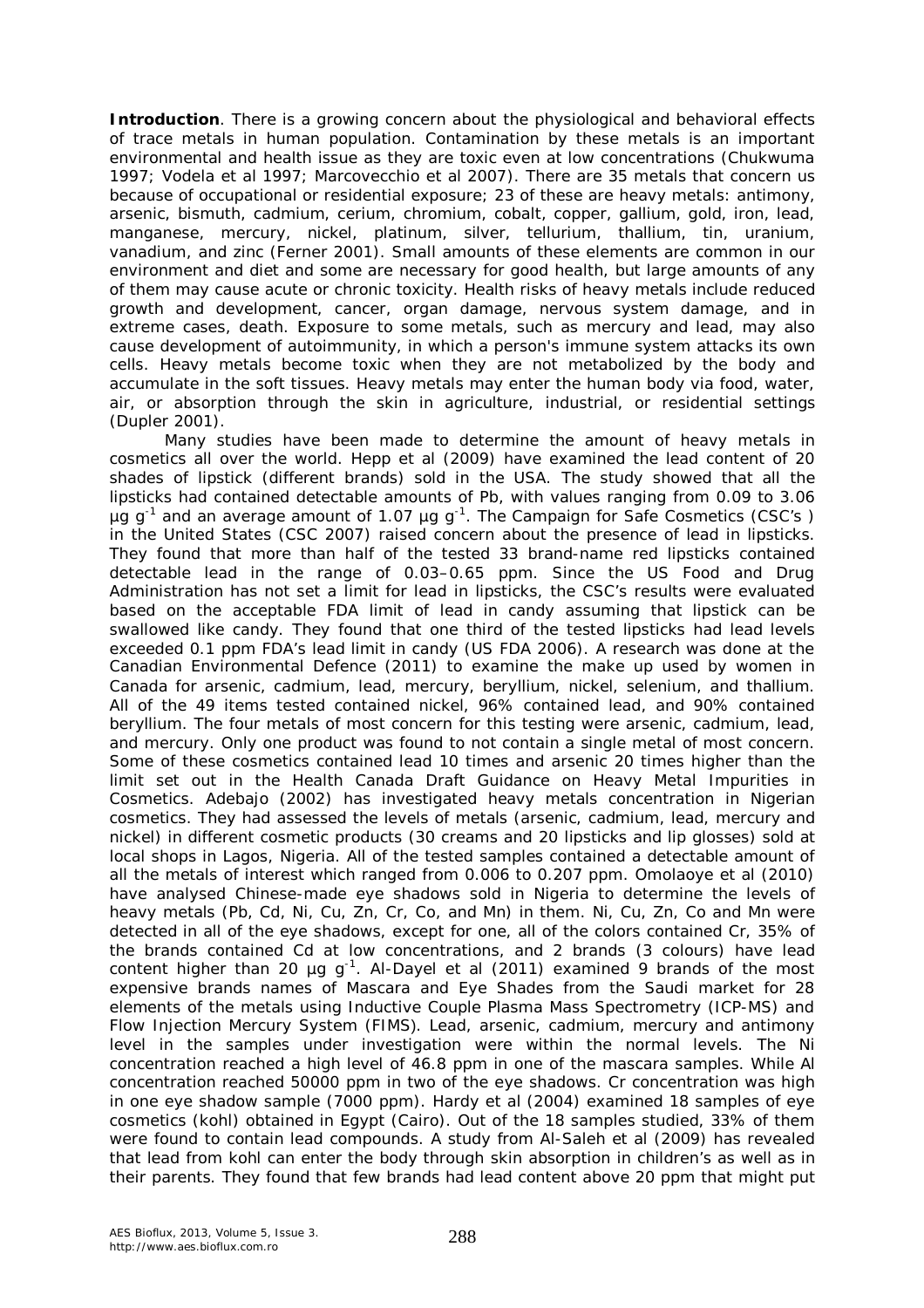consumers at the risk of lead poisoning. Children are particularly at risk for the subtle adverse effects of chronic low-dose lead exposure, as are pregnant women/fetuses (Al-Saleh et al 2009). Studies of cosmetic talcum powder have shown that these products were rarely the pure mineral talc, but rather were mixtures of various minerals (Rohl et al 1976). Kohl is composed of galena (PbO), amorphous carbon, zincite (ZnO), sassolite  $(H_3BO_3)$ , minium  $(Pb_3O_4)$ , magnetite  $(Fe_3O_4)$ , goethite (FeO(OH)), cuprite (Cu<sub>2</sub>O), and talc ( $MqsSi<sub>4</sub>O<sub>10</sub>(OH)<sub>2</sub>$ ) (Ali et al 1978; Hardy et al 1998, 2002; Worthing et al 1995; Healy et al 1982).

Many other studies have proven that cosmetic products are a possible source of heavy metal exposure to human beings (Al-Ashban et al 2004; Al-Hazzaa & Krahn 1995; Bruyneel et al 2002; Funtua & Oyewale 1997; Hardy et al 2002 and others). However and according to our best knowledge there are no studies conducted on the analysis of heavy metals in cosmetics products of west bank. The objectives of the current study are therefore to study the concentration of different trace metals, and to determine the concentration of different heavy metals (Li, Na, Mg, Ca, Sr, Ba,Tl, Pb, Bi, Al, K, Cr, Mn, Co, Ni, Cu, Zn, Mo, Ag and Cd) using ICP-MS in the west bank region of Palestine.

**Material and Method**. Eighteen cosmetics samples (lipsticks, Kohl (eyeliner), henna (hair dye or temporary tattoo), eye shadows, cream; freckles, moisturizing and foundation, and face powders) were purchased from open markets in the West Bank /Palestine. One gram of each samples were digested with  $HNO<sub>3</sub>$  using MARS 6 microwave digestor with the addition of HF to digest any siliceous materials. The samples were then analyzed for heavy metals content (Ba, Pb, Bi, Al, Cr, Mn, Co, Ni, Cu, Zn, Mo, Ag and Cd) by ICP/MS (Agilent technologies 7500 series).

For accurate quantitative determination of heavy metals in these samples, an internal standard method was used using (In) as internal standard and a multi-standard cali-bration method: 22 metals standard (Ag 10 ppm, Al 50 ppm, B 50 ppm, Ba 10 ppm, Bi 100 ppm, Ca 10 ppm, Cd 10 ppm, Co 10 ppm, Cr 50 ppm, Cu 10 ppm, Fe 10 ppm, K 100 ppm, Li 50 ppm, Mg 10 ppm, Mn 10 ppm, Mo 50 ppm, Na 50 ppm, Ni 50 ppm, Pb 100 ppm, Sr 10 ppm, Tl 50 ppm, Zn 10 ppm, matrix  $5\%$  HNO<sub>3</sub>). Samples were prepared by dilution of 1.0 mL of the water samples to 10.0 mL with 0.3% ultrapure nitric acid and analyzed by ICP/MS. Each sample was analyzed three times and the results are expressed as mean  $\pm$  SD (SD: standard deviation). Relative standard deviation (RSD) of the three results are calculated and found to be less than 5% for all samples for all metals analyzed in this study, reflecting the precision of the method for the analysis of these heavy metals. Calibration curves for all metals analyzed were constructed by plotting the ratio of the intensity of the analyte metal to that of the internal standard (In) vs. concentration of the trace metal (in ppb), and results showed that the calibration curves are linear with correlation coefficient (r2) greater than 0.999 for the trace metals analyzed.

The Agilent Technologies 7500 Series ICP- MS (Agilent 7500) can measure trace elements as low as one part per trillion (ppt) and quickly scan more than 70 elements to determine the composition of an unknown sample with a MassHunter Workstation software automates the analysis and accurately interprets the resulting data. The ICP/MS instrument consists of an on-board peristaltic pump that controls the flow of sample solution into and waste (drain) out of the instrument, a nebulizer (Micro Mist nebulizer) that uses a stream of argon to disperse the sample, an ICP Argon plasma torch using Argon as plasma gas, auxillary gas and nebulizer (carrier) gas, two pumps for evacuation, quadrupole mass analyzer with 0.8 amu resolution at 10% height, an octapole reaction system (ORS), and electron multiplier detector. The operating conditions are as follows: nebulizer gas (argon) flow rate: 0.9 L/min, auxiliary gas (argon) flow 0.3 L/min, plasma (Argon) gas flow: 15 L/min, reaction gas flow (helium)  $4mL/min$ , lens voltage 7.25 V, ICP RF power: 1100 W, CeO/Ce = 1%, and Ce+2/Ce+1 = 1%.

**Results and Discussion**. In this study, we have tested eighteen cosmetic products for the presence of thirteen heavy metals (Ba, Pb, Bi, Al, Cr, Mn, Co, Ni, Cu, Zn, Mo, Ag and Cd) in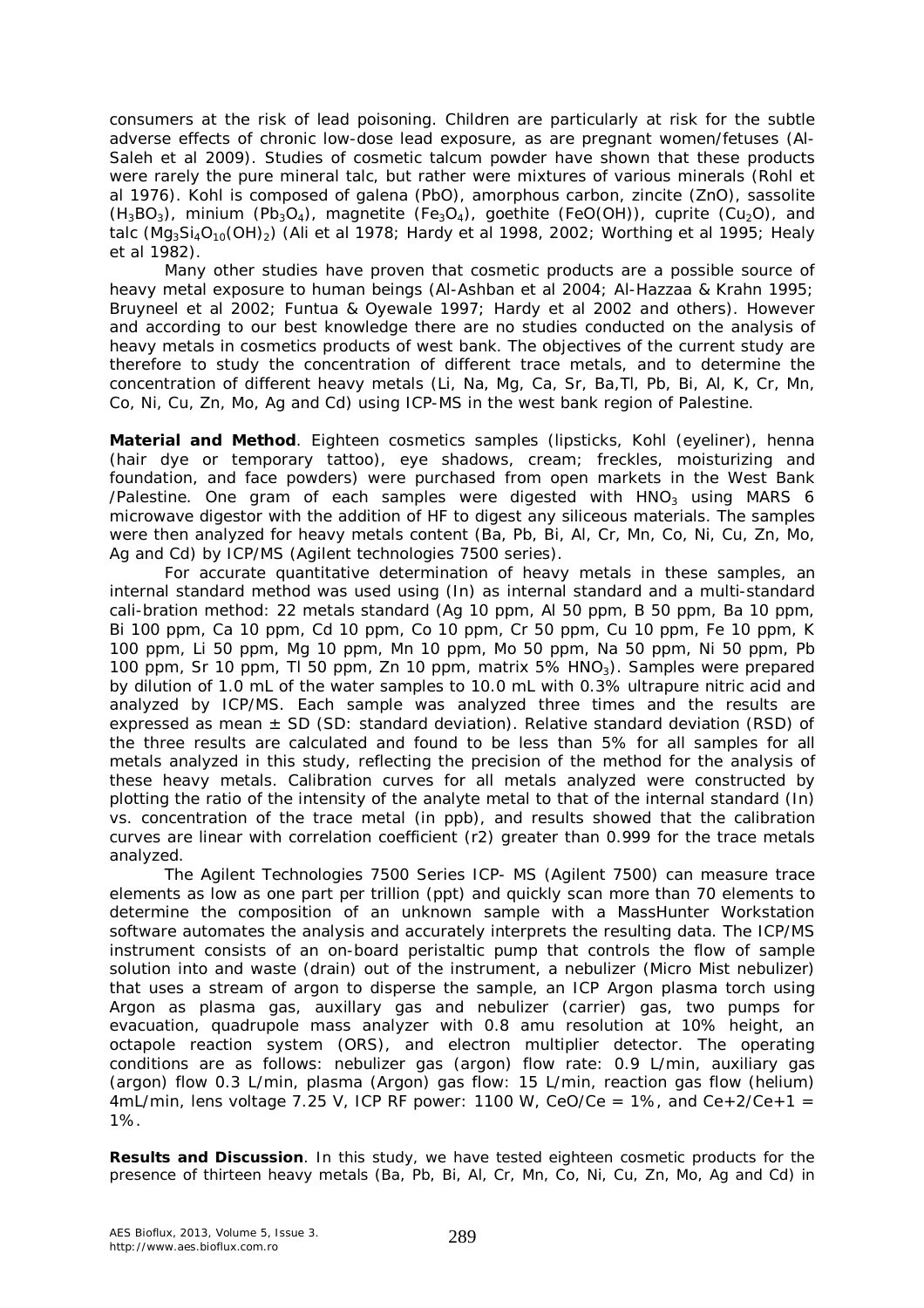these products using ICP-MS. The distribution of heavy metals in samples studied is shown in Table 1. Metal elements were detected in most samples in varying concentrations.

Heavy metals were measured in four brands of lipstick samples. Results (Table 1) showed that almost 9 metals (Ba, Pb, Bi, Al, Cr, Mn, Ni, Cu, Zn) were detected. Cadmium (Cd) was detected in one sample of lipsticks with a concentration value of 0.14 ppm. Very high lead concentration was measured also in one lipstick sample which reaches 15.92 ppm. This high lead value knocks the alarm for all users of this product. Ladies and young palestinian girls buy this kind of lipstick because it is very cheap without worrying about its harmful components which unfortunately, are not registered on the wrapping. Licking lips, eat and drink while wearing lipstick can cause swallowing the lipstick's ingredients. Glamour magazine's had reported in June 2002 the "Beauty Quickie Tip" repeats a commonly quoted statistic, "Women inadvertently (but harmlessly) eat about 4 lbs. of lipstick" in a lifetime. Unfortunately, the latest science shows that no level of lead is "harmless" (Cynthia 2002). The use of lead contaminated lipstick or eye shadows by pregnant or/and lactating women could expose the fetus and infants to the risk of lead poisoning. The Centre for Disease Control and Prevention (CDC) has even gone so far as to recommend that parents should avoid using cosmetics on their children as that could be contaminated with lead (ATSDR 2007).

For the majority of the cosmetic products that were tested in this study, the lead contents was lower than 10 ppm. Only in two brands the lead contents were higher than 10 ppm and that might put consumers at the risk of lead poisoning (Al-Saleh et al 2009). The highest lead concentration was detected in lipstick (15.92 ppm) followed by kohl (10.51 ppm), beauty code compact face powder (9.38 ppm). While eye shade 7.27 and 5.35 ppm for both Henna and compact powder puff. Other products showed lowest lead content. The regulations relating to cosmetics products gave no limit values for toxic elements such as metals occurring as impurities in cosmetics products. However, it has been proposed that the levels of lead should not exceed 20 ppm, while the regulations in Canada include statements about heavy metals, and low concentrations that may be difficult to avoid and put a limit to the lead concentration that not exceed 10 ppm (CSC 2007, Canadian Environmental Defense 2011). Worth mentioning that The World Health Organization (WHO) has established 25 micrograms of lead per kilogram of body weight per week as a provisional tolerable weekly intake (PTWI) for children (WHO 2003).

Many metals were detected in different concentrations in the sample of hair dye (Henna) and also in the sample of eye shade. Remarkable concentrations for three toxic metals (Pb, Cr, Ni) were detected for Pb: 5.35 & 7.27, Cr: 13.36 & 36.73, Ni: 29.65 & 75.54 ppm for Henna and eye shade, respectively. High level of nickel in the eye shade is considered a cautionary warning of the allergic eye infections. It may cause the risk of allergic contact dermatitis for Henna (Kang & Lee 2006).

Two brands of Kohl were tested in this study, high concentration of heavy metals was remarked in one of these two samples. Cadmium concentration of 0.96 ppm in this Kohl sample is far exceeds permissible limits, where it is estimated that an exposure to more than 0.005 ppm of cadmium can be risky to human health (ATSDR 2012). However, level of exposure that is considered as a high limit is varied because the cadmium effect may increase or decrease depending on other factors of the form, type and duration of exposure (ATSDR 2012).

Also for facial products (two samples of compact powder, four samples of foundations and two samples of freckles and moisturizing creams) showed that the concentrations of chromium and cobalt exceed 5 ppm for 6 samples (75%), 2 samples (25%) respectively. Noteworthy that one of the compact powders had high concentrations of Pb, Cr, Co, Ni, and Cd with: 5.35, 10.53, 13.02, 214.54 and 0.08 ppm respectively. Also, high concentrations of cadmium (0.66 and 0.51 ppm) were found in two foundations.

For nickel, significant concentrations of nickel have been found in a number of cosmetics ranging from 127.15 ppm in lipstick to 214.54 ppm in compact powder. The presence of high concentrations of nickel in some types of facial beauty products especially powders (eyeshade and face powder) have been detected. Fifty (50) percent of the samples that were tested contained nickel by more than 5 ppm. Commonly, nickel salts are used as dye mordant and pigments. Nickel allergy caused by eye shadow has been reported by Sainio et al (2000). They had reported that even 1 ppm may trigger a pre-existing allergy.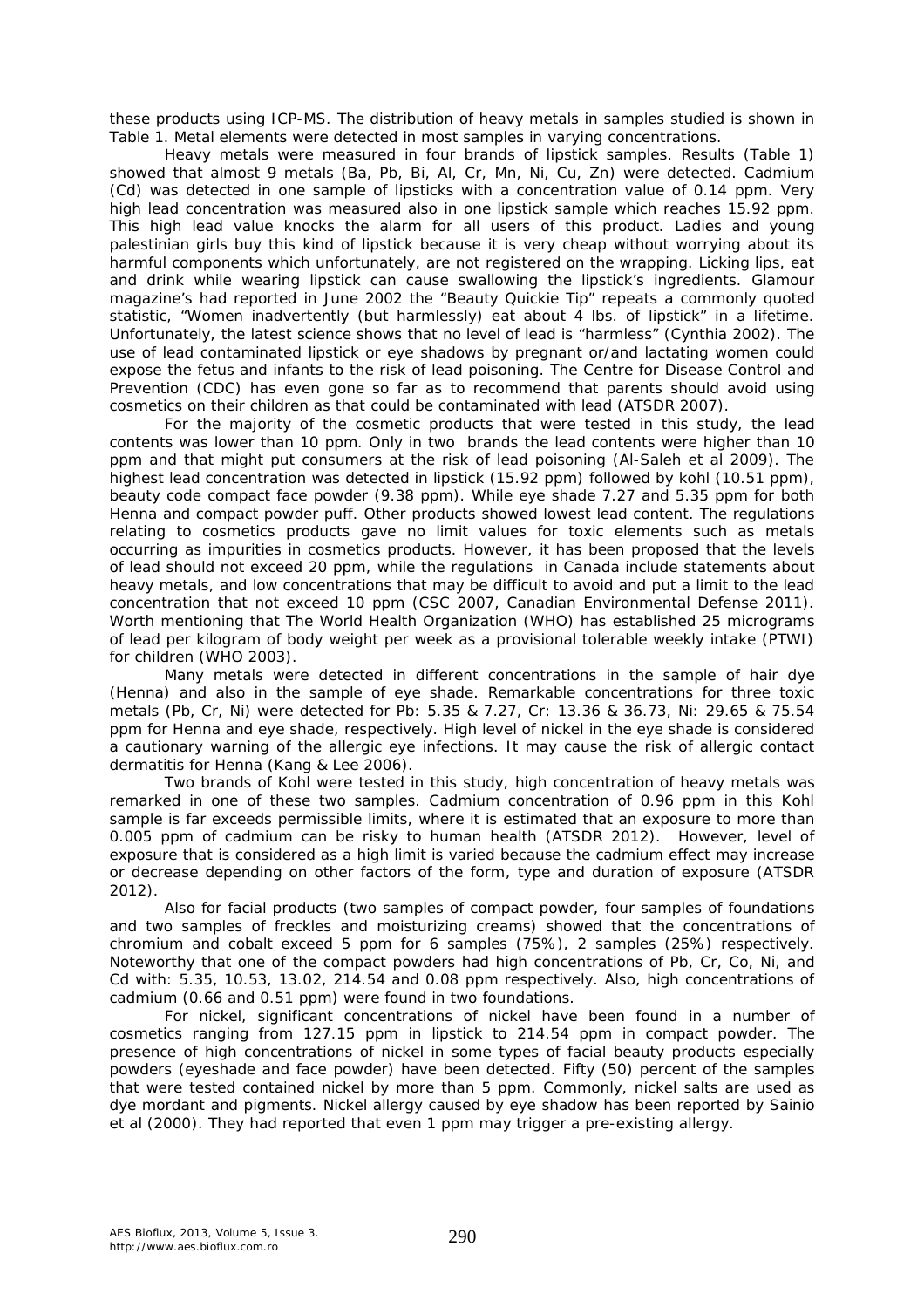### Table 1

| Cosmetics             | Concentration of metals (ppm) |                      |                     |                       |                      |                      |                      |                      |                      |                        |                      |                      |                   |
|-----------------------|-------------------------------|----------------------|---------------------|-----------------------|----------------------|----------------------|----------------------|----------------------|----------------------|------------------------|----------------------|----------------------|-------------------|
| number<br>(type)      | Ba                            | Pb                   | Bi                  | AI                    | Cr                   | Мn                   | Co                   | Ni                   | Cu                   | Zn                     | Mo                   | Ag                   | Cd                |
| Lipstick 1            | 10.37<br>±4.42                | 15.92<br>±1.61       | 21.30<br>$\pm 4.02$ | 397.5<br>±3.99        | 81.60<br>±4.97       | 48.89<br>±3.99       | $- - -$              | $\sim$ $\sim$ $\sim$ | 118.6<br>±2.25       | 345.8<br>±3.27         | $\sim$ $\sim$ $\sim$ | $- - -$              | $- - -$           |
| Lipstick 2            | $1895 \pm$<br>0.11            | $1.32 +$<br>0.88     | $\sim$              | $10.98 \pm$<br>1.30   | $7.20 +$<br>2.87     | $1.19 \pm$<br>0.49   | $- -$                | $4.94 \pm$<br>0.18   | $- - -$              | $\sim$ $\sim$ $\sim$   | $- - -$              | $- - -$              | $0.14 +$<br>0.07  |
| Lipstick 3            | $36.04 \pm$<br>4.05           | $\overline{a}$       | 698.1 $\pm$<br>4.05 | $478.9 \pm$<br>4.39   | $\sim$ $\sim$ $\sim$ | $3.02 +$<br>5.95     | $- - -$              | $\sim$ $\sim$ $\sim$ | $- - -$              | $- - -$                | $- - -$              | $- - -$              | $- - -$           |
| Lipstick 4            | $- - -$                       | $\sim$ $\sim$ $\sim$ | $32.07 +$<br>3.51   | $694.5 \pm$<br>0.71   | $1.30 +$<br>1.11     | $0.89 +$<br>0.13     | $\sim$ $\sim$ $\sim$ | $- - -$              | $- - -$              | $10.62 \pm$<br>0.28    | $- - -$              | $- - -$              | $- - -$           |
| Henna                 | $17.46 \pm$<br>2.21           | $5.35 \pm$<br>1.72   | $38.58 \pm$<br>3.26 | $142.1 \pm$<br>1.52   | $\frac{1}{2}$        | $\sim$ $\sim$ $\sim$ | $- - -$              | $29.65 \pm$<br>3.53  | $95.92 \pm$<br>4.65  | $89.93 \pm$<br>3.43    | $\frac{1}{2}$        | $- - -$              | $- - -$           |
| Eye shade             | $- - -$                       | $\sim$ $\sim$ $\sim$ | $- - -$             | $62.17 \pm$<br>14.18  | $\sim$ $\sim$ $\sim$ | $\frac{1}{2}$        | $- - -$              | $18.45 \pm$<br>12.30 | $18.95 \pm$<br>14.29 | $54.91 \pm$<br>14.16   | $- - -$              | $- - -$              | $- - -$           |
| Kohl 1                | $10.20 \pm$<br>0.21           |                      | $66.15 \pm$<br>3.06 | $1009.3 \pm$<br>0.52  | 2.16<br>$\pm 0.32$   | $\sim$ $\sim$ $\sim$ | $- - -$              | $- - -$              | $\sim$ $\sim$ $\sim$ | $5.39 +$<br>3.15       | $\sim$ $\sim$ $\sim$ |                      | ---               |
| Kohl 2                | $2.50 +$<br>0.151             | 10.51<br>±0.06       | $- - -$             | $56.75 \pm$<br>0.03   | $8.57 +$<br>0.362    | $1.31 \pm$<br>0.20   | $- - -$              | $6.014 \pm$<br>0.405 | $2.464 \pm$<br>0.484 | $284634 \pm$<br>0.304  | $1.040 \pm$<br>0.026 | $1.780 +$<br>0.448   | $0.958 +$<br>0.24 |
| Compact<br>powder 1   | $103.68 \pm$<br>0.60          | 5.346<br>±0.73       | 12.22<br>±0.36      | $18661.5 \pm$<br>0.18 | 10.53<br>±0.16       | 33.88<br>±0.26       | 13.02<br>±0.33       | $214.54 \pm$<br>0.25 | $9.690 \pm$<br>0.26  | $1.676 \pm$<br>0.22    | $\sim$ $\sim$ $\sim$ |                      | $- - -$           |
| Compact<br>powder 2   | 93.75<br>$\pm 1.01$           | 9.38<br>±0.10        | 0.37<br>±0.15       | $8530.25 \pm$<br>0.18 | 4.45<br>±0.123       | 18.12<br>±0.19       | $\sim$ $\sim$ $\sim$ | $3.232 +$<br>0.312   | $0.886 +$<br>0.295   | $270.122 \pm$<br>0.126 | $0.227 \pm$<br>0.108 | $- - -$              | $- - -$           |
| Foundation<br>cream 1 | $- - -$                       | $5.38 +$<br>3.63     | $- - -$             | $69.85 \pm$<br>0.05   | $9.51 \pm$<br>0.11   | $5.76 \pm$<br>0.07   | $5.33 +$<br>0.10     | $4.92 +$<br>0.13     | $4.84 \pm$<br>0.16   | $25398 +$<br>0.64      | $1.69 +$<br>0.05     | $\sim$ $\sim$ $\sim$ | $- - -$           |
| Foundation<br>cream 2 | $- - -$                       | $\sim$ $\sim$ $\sim$ | $- - -$             | $33.26 \pm$<br>0.92   | $6.22 +$<br>0.84     | $3.00 \pm$<br>0.41   | $\sim$ $\sim$ $\sim$ | $4.24 +$<br>0.79     | $1.05 \pm$<br>0.91   | $9.64 \pm$<br>0.28     | $0.71 \pm$<br>0.28   | $0.82 +$<br>0.79     | $- - -$           |
| Foundation<br>cream 3 |                               | $5.78 \pm$<br>0.83   | $- - -$             | $902.2 \pm$<br>0.36   | $15.75 \pm$<br>0.28  | $13.54 \pm$<br>0.19  | $0.47 \pm$<br>0.21   | $10.53 +$<br>0.15    | $2.95 \pm$<br>0.11   | $36.99 \pm$<br>0.19    | $2.18 +$<br>0.26     | $\sim$ $\sim$ $\sim$ | $- - -$           |
| Foundation<br>cream 4 | $79.57 \pm$<br>0.66           | $2.12 +$<br>0.30     | $- - -$             | $1103 +$<br>0.13      | $8.72 +$<br>0.04     | $11.04 \pm$<br>0.10  | $1.06 \pm$<br>0.09   | $7.12 \pm$<br>0.30   | $1.65 \pm$<br>0.23   | $16.69 \pm$<br>0.34    | $1.02 +$<br>0.36     | $\sim$ $\sim$ $\sim$ | $- - -$           |
| Freckles<br>cream     | $- - -$                       | $- - -$              | $- - -$             | $62.17 \pm$<br>4.18   | $\sim$ $\sim$ $\sim$ | $\sim$ $\sim$ $\sim$ | $- - -$              | $18.45 \pm$<br>2.30  | $18.95 \pm$<br>4.29  | $54.91 \pm$<br>4.16    | $\sim$ $\sim$ $\sim$ |                      | $- - -$           |
| Moisturizing<br>cream | $- - -$                       |                      |                     | $15.31 \pm$<br>0.13   | $4.30 \pm$<br>0.12   | $0.70 \pm$<br>0.01   |                      | $2.89 +$<br>0.04     | $0.84 \pm$<br>0.02   | $996.3+$<br>0.10       | $0.51 \pm$<br>0.06   | $0.07 +$<br>0.05     | $--$              |

Concentration of trace metals detected in cosmatic samples analyzed in this study. Results expressed as average  $\pm$  SD for three samples (SD: standard deviation)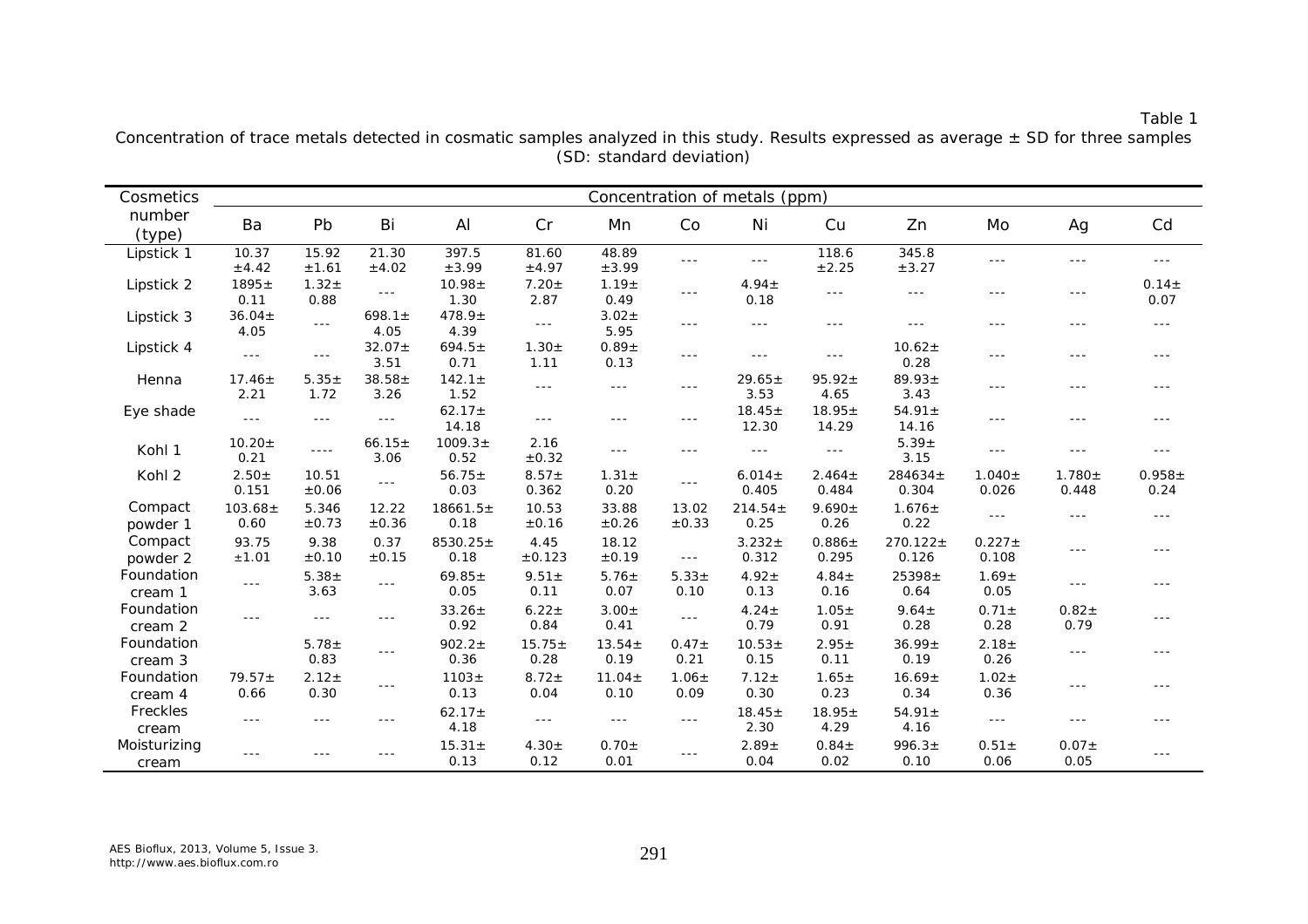For Aluminum, 50% of analyzed samples contained more than 300 ppm of Al. Significant concentrations of aluminum (18661.51 ppm) have been found in one compact powder sample and 8530.25 ppm in the second compact powder. Al concentration in fouandation cream was found to be 1103 ppm. Noteworthy, Al-Saleh et al (2009) had highlighted the adverse developmental effects of aluminum on children and infants.

Barium was detected in all samples except the freckles creams, while its high concentration (1895.85 ppm) was found in a lipstick sample. Cadmium concentrations were detected in one lipstick and one Kohl samples.

Ninety percent of the tested samples contained chromium (ranging from 1.24 to 81.6 ppm) where 70% of the samples contained chromium with a concentration more than 5 ppm.

The metals analyzed in this study are not listed as ingredients on any of the products. Due to a lack of manufacturer testing and regulatory oversight, it is possible that the companies are not even aware that the products are contaminated. These contaminants likely get into the products when poor-quality ingredients are used. Most likely the metals are contaminants from one or more of the inorganic base ingredients. Since all the metals are found in various environments, manufacturers would have to test the raw ingredients before they are gathered into the final products in order to track the origin of these contaminants.

**Conclusions**. This study has revealed that continuous use of these cosmetics could result in an increase in the trace metal levels in human body beyond acceptable limits. Our findings call for an instant mandatory regular testing program to check heavy metals in cosmetic products that are imported to Palestine in order to limit their overabundance and protect consumer health. Also efforts should be made at enlightening the users and the general public on the dangers involved especially for unknown misbranded products that are pumped in large quantities to the Palestinian markets.

**Acknowledgements**. The authors are gratefully for the Al-Quds Bard Master of Arts (MAT) for their financial support.

#### **References**

- Adebajo S. B., 2002 An epidemiological survey of the use of cosmetic skin lightening cosmetics among traders in Lagos, Nigeria. West Afr J Med 21(1):51-55.
- Al-Ashban R. M., Aslam M., Shah A. H., 2004 Kohl (surma): a toxic traditional eye cosmetics study in Saudi Arabia. Public Health 118:292-298.
- Al-Dayel O., Hefne J., Al-Ajyan T., 2011 Human exposure to heavy metals from cosmetics. Oriental Journal of Chemistry 27(1):1-11.
- Al-Hazzaa S. A., Krahn P. M., 1995 Kohl: a hazardous eyeliner. Int Ophthalmol 19:83-88.
- Al-Saleh I., Al-Enazi S., Shinwari N., 2009 Assessment of lead in cosmetic products. Regulatory Toxicology and Pharmacology 54:105-113.
- Ali A. R., Smales O. R., Aslam M., 1978 Surma and lead poisoning. Br Med J 30:915-916.
- ATSDR (Agency for Toxic Substances and Disease Registry), 2007 Toxicological profile for Lead. Atlanta, GA: U.S. Department of Health and Human Services, Public Health Service.
- ATSDR (Agency for Toxic Substances and Disease Registry), 2012 Public Health Statement for Cadmium: September 2012. Available at http://www.atsdr.cdc.gov. Accessed on 10.04.2013.
- Bruyneel M., De Caluwe J. P., des Grottes J. M., Collart F., 2002 Use of kohl and severe lead poisoning in Brussels. Rev Med Brux 23(6):519-522 [in French].
- Canadian Environmental Defense, 2011 Heavy metals hazards, the health risks of hidden heavy metals in face makeup. Accessed on 07.02.2013, from http://www.greenbiz.com/.

Chukwuma C., Sr., 1997 Environmental lead exposure in Africa. Ambio 26:399–403.

CSC (The Campaign for Safe Cosmetics), 2007 A poison kiss: the problem of lead in lipsticks. Available online from: <http://www.safecosmetics.org/about/reports.cfm>. Accessed on 01.04.2013.